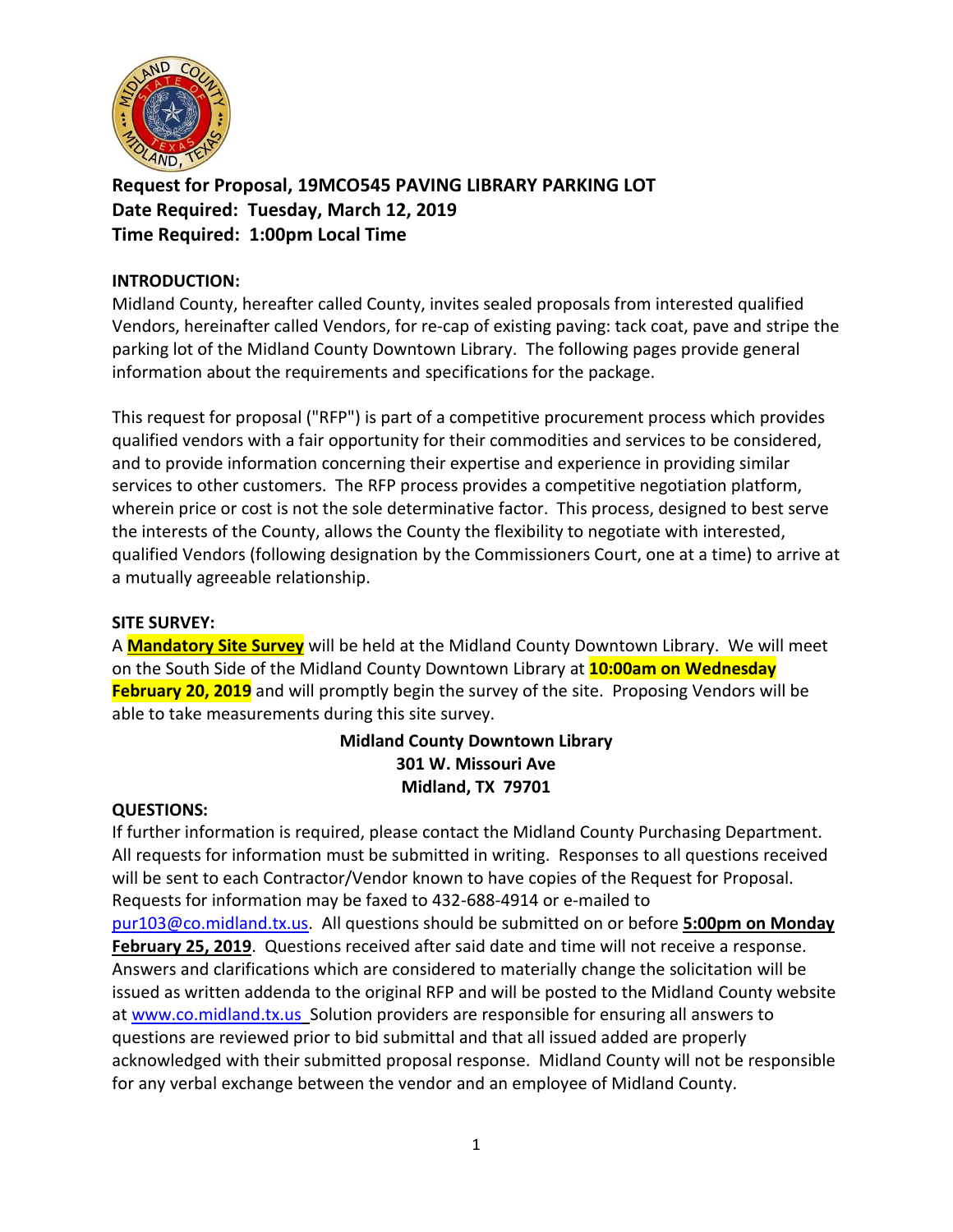# **COPIES AND RECEIPT:**

Please submit one (1) original, three (3) copies, and an electronic copy on USB drive of the proposal. **An executed copy of the Proposal Affidavit SIGNED AND NOTARIZED (Page 8) must be included in each submission.** Please note that if no Proposal Affidavit is included, the response will be rejected. Midland County is exempt from all state and federal taxes. Tax exempt certificates are available upon request.

All responses should be submitted in a sealed envelope, marked on the outside**,** 

# **19MCO545 PAVING LIBRARY PARKING LOT**

**\_\_\_\_\_\_\_\_\_\_\_\_\_\_\_\_\_\_\_\_\_\_\_\_ Company Name**

Responses must be received by **1:00pm Local Time on Tuesday March 12, 2019.** Late proposals will be rejected and returned without being opened. The clock in the Purchasing Agent's office is the official time piece for this submission. If interested, Contractors may use mail or express systems to deliver their proposal to the Purchasing Department; they should insure that they are tendered to the carrier in plenty of time to reach the Purchasing Department by the time and date required. Facsimile transmitted proposals shall not be accepted.

**SUBMISSION LOCATION:** All bids which are mailed, shipped, delivered, etc. should be addressed as follows:

# **Midland County Purchasing Department**

Midland County Courthouse Attention: Kristy Engeldahl, Purchasing Agent 500 N. Loraine Street, Suite 1101 Midland, Texas 79701

# **DOCUMENTATION SUBMISSION:**

The respondent must submit all required documentation. Failure to provide requested information may result in rejection of the proposal.

# **ALTERATION OF PROPOSAL:**

A proposal may be altered, modified or amended by a Vendor at any time, prior to the time and date set forth above as the submission deadline. Alterations, modifications or amendments to a proposal must be made in the offices of the Purchasing Department. Any interlineations, alteration or erasure made on a proposal before the submission deadline must be initialed by the signer of the proposal, guaranteeing authenticity. A proposal may not be altered, modified or amended after the submission deadline.

## **WITHDRAWAL:**

A proposal may not be withdrawn or canceled by the respondent for a period of sixty (60) days following the date designated for the receipt of proposals, and respondent so agrees upon submittal of their proposal.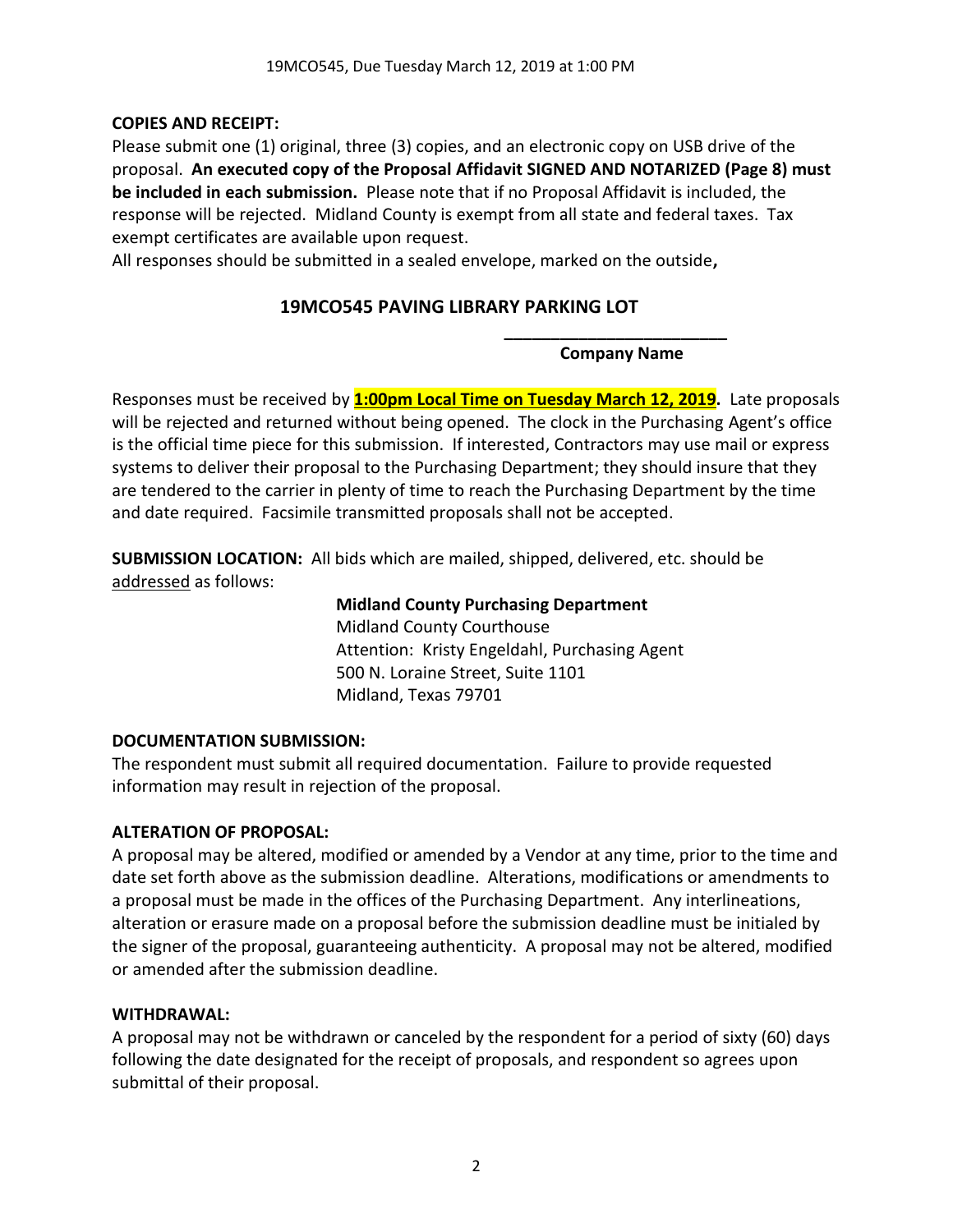## **CONFLICT OF INTEREST:**

No public official shall have interest in this contract, in accordance with Vernon's Texas Codes annotated Local Government Code Title 5, Subtitle C, Chapter 171. Vendor is required to sign affidavit form included in Proposal documents.

## **SILENCE OF SPECIFICATIONS:**

The apparent silence of these specifications as to any detail of the apparent omission from it of a detailed description concerning any point, shall be regarded as meaning that only the best commercial practices are to prevail. All interpretations of these specifications shall be made on the basis of this statement.

## **CONFIDENTIALITY:**

Contents of the proposals will remain confidential until the contract is awarded. At that time the contents will be made public under the Texas Public Information Act; except for any portion of a proposal which has been clearly marked as a trade secret or proprietary data (the entire proposal may not be so marked). Proposals will be opened, and the name of the firm submitting the proposal read aloud, acknowledged, at **1:05pm on March 12, 2019**, in the Purchasing Department Conference Room located in the Midland County Courthouse, Suite 1101. All respondents or other interested parties are invited to attend the opening.

Vendors are hereby notified that the Owner strictly adheres to all statutes, court decisions, and opinions of the Texas Attorney General with respect to disclosure of public information.

## **ADDITIONAL INFORMATION AND DEMONSTRATION, NEGOTIATIONS:**

Prior to award, selected Vendors may be asked to provide further information concerning their proposal, up to and including presentations/demonstrations. The Midland County Commissioners Court reserves the right to reject any and all proposals or waive formalities as deemed in the best interests of Midland County. The County may also enter into discussions and revisions of proposals after submission and before award for the purpose of obtaining the best and final offer, and to accept the proposal deemed most advantageous to Midland County.

This request for proposal (RFP) is part of a competitive procurement process which is designed to best serve the interests of the County in obtaining complicated commodities and/or services. It also provides interested Contractors with a fair opportunity for their goods and services to be considered. The RFP process is designed to be a competitive negotiation platform, where price is not required to be the sole determinative factor. Also, the County has the flexibility to negotiate with interested vendors (one at a time) to arrive at a mutually agreeable relationship. Negotiations will be arranged with vendors in a hierarchal order, starting with the vendor selected as the primary. If a contract cannot be negotiated, negotiations will, formally and in writing, end with that Vendor and proceed to move to the second vendor, and so forth until a contract is negotiated.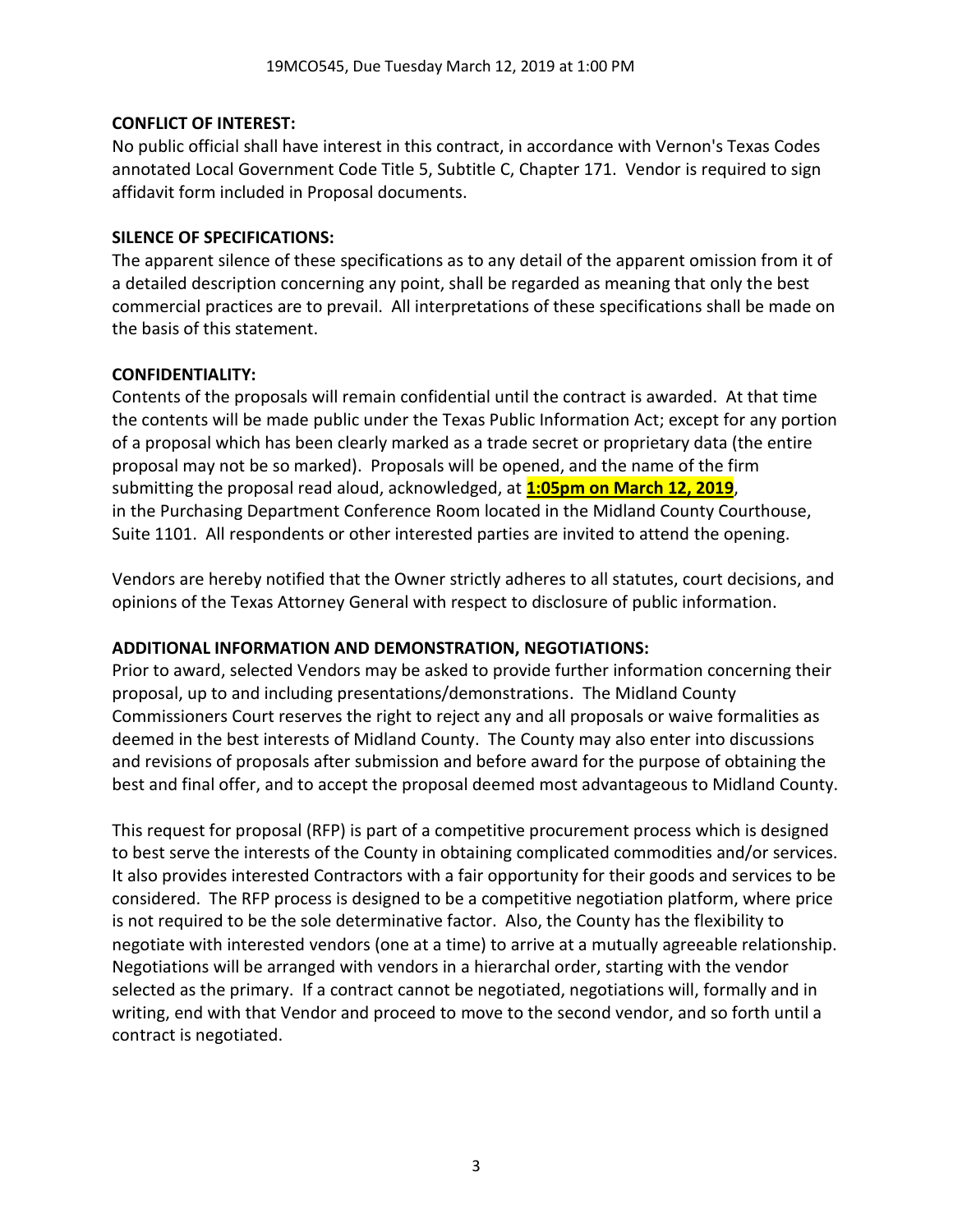## **RIGHTS OF THE CONTRACTING AUTHORITY:**

Midland County reserves the right to withdraw this RFP at any time and for any reason. Midland County also has the right to terminate its selection process at any time and to reject all responses, or all proposals. Receipt of the proposal materials by Midland County or submission of a proposal to Midland County confers no rights upon the vendor nor obligates Midland County in any manner.

All costs associated with the preparation or submittal of proposals shall be borne by the vendor, and no cost shall be sustained by Midland County.

## **ORAL COMMITMENT:**

Vendors should clearly understand that any verbal representations made or assumed to be made during any discussions held between representatives of a vendor and any Midland County personnel or official are not binding on Midland County.

## **WAIVER OF CLAIMS:**

Submission of a proposal indicates Vendor's acceptance of the evaluation technique and Vendor's recognition that some subjective judgments must be made by the County during the determination of qualification.

#### **SELECTION CRITERIA:**

Price is a primary consideration; however, it is not the only consideration to be used in the selection. The product and/or service to be provided is also of major importance. Midland County will require that the successful vendor provide a representative for all County related business, service, billing, installation, activation and termination of said service.

## **ORDINANCES AND PERMITS:**

The Contractor/Vendor agrees, during the performance of the work, to comply with all applicable Federal, State, or local code and ordinances.

## **INVOICES:**

Invoices are to be mailed to P.O. Box 421, Midland, Texas 79702 and should cite the applicable Purchase Order Number. Any and all notices or other communications required or permitted by any contract awarded as a result of this RFP shall be served on or given to Midland County, in writing, by personal delivery to the Purchasing Agent of Midland County, Texas, or by deposit with the United States Mail, postage prepaid, registered or certified mail, return receipt requested, addressed to the Midland County Purchasing Agent 500 N. Loraine Suite 1101 Midland, TX 79701, or at such other address as may have been specified by written notice to Vendor.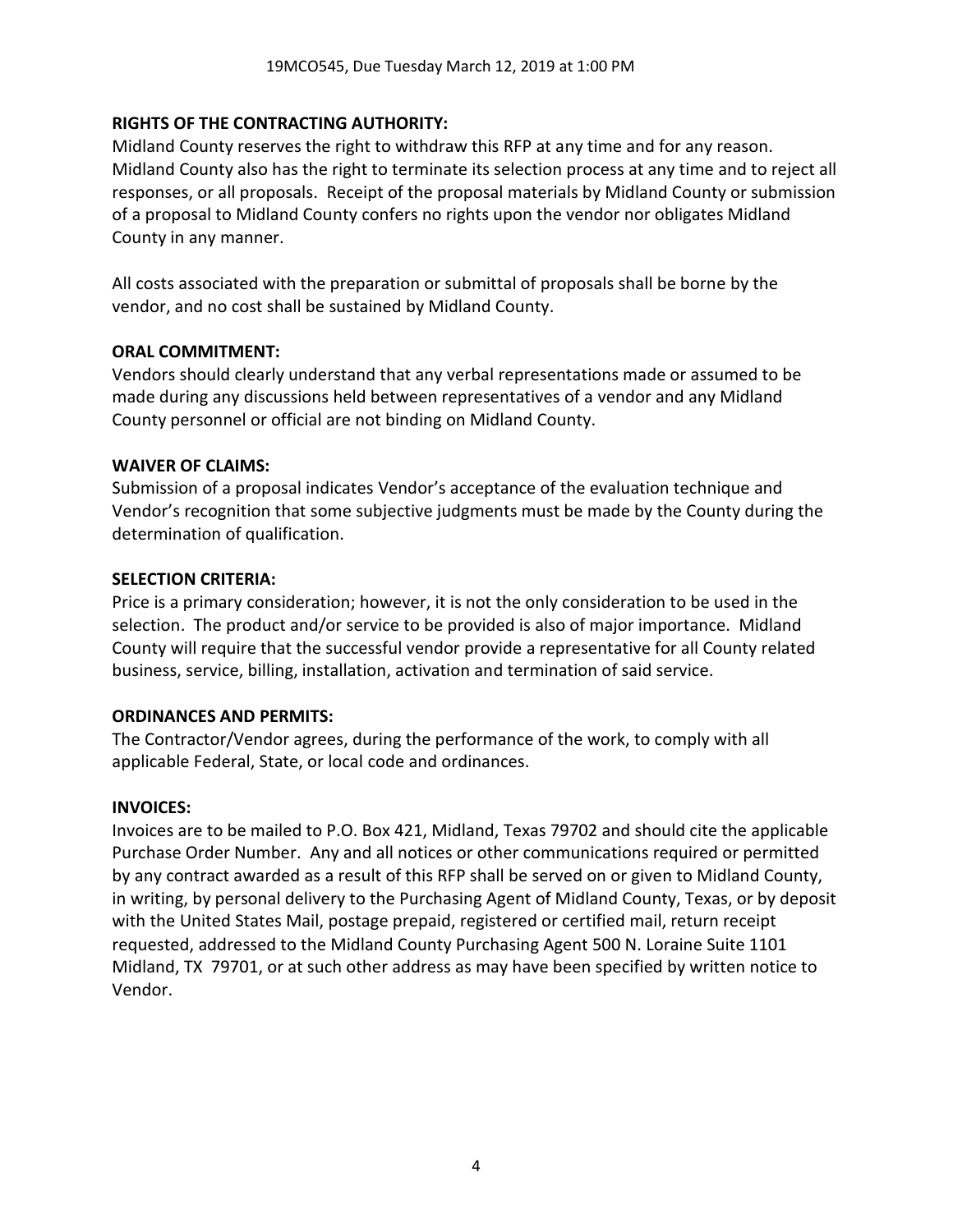## **INSURANCE:**

The awarded Vendor will maintain such insurance as will protect the Vendor and the County from claims under the Workers' Compensation Acts, and any amendments thereof, and from any other claims for damages from personal injury, including death, which may arise from operations under this agreement, whether such operations be by themselves or by any sub-Contractor, or anyone directly or indirectly employed by either of them. Current Certificate of such insurance shall be furnished to Midland County and shall show all applicable coverage(s). Any subcontractor must adhere to the same requirements listed above and below (with the exception of the pollution liability).

## **Other insurance requirements are:**

-General Liability (including completed operations) with a \$1,000,000 per occurrence limit and \$2,000,000 general aggregate.

-Commercial Automobile Liability with a limit of no less than \$1,000,000. The coverage will also extend liability to hired and non-owned autos.

-Workers' Compensation with limit of \$1,000,000 for Employers Liability.

-We also require a minimum umbrella (or follow form excess policy covering over general liability, auto liability and workers compensation) of no less than \$2,000,000.

-Pollution liability coverage to for nay cleanup cost and damage to third parties in an amount of no less than \$1,000,000 per occurrence.

Midland County will require the selected Vendor to name Midland County as an additional for both the general liability and auto liability. A waiver of subrogation in favor of the County is required for the workers compensation. If the additional insured status or waiver of subrogation is not blanket, please send a copy of the actual endorsements prior to commencement of any work.

Midland County will require the selected Vendor to name Midland County as an additional insured and provide a waiver of subrogation prior to making a contract. All insurance must be placed through an insurance carrier licensed to operate in Texas and have an AM Best Rating greater than A-VI.

## **INDEMNIFICATION:**

The Vendor shall defend, indemnify and save whole and harmless the County and all its officers, agents and employees from and against any and all demands, claims, suits, or causes of action of any character, name, kind or description brought for, or on account of, arising out of or in connection with the Vendor's performance or non-performance of any obligation of Vendor or any negligent act, misconduct or omission of the Vendor in the performance of its contractual obligations. The Vendor shall defend, indemnify, save, and hold harmless the County and its officers, agents, representatives and employees from and against any and all demands, claims, suits, or causes of action of any character, name, kind or description brought for, on account of, arising out of or in connection with Vendor's product or service.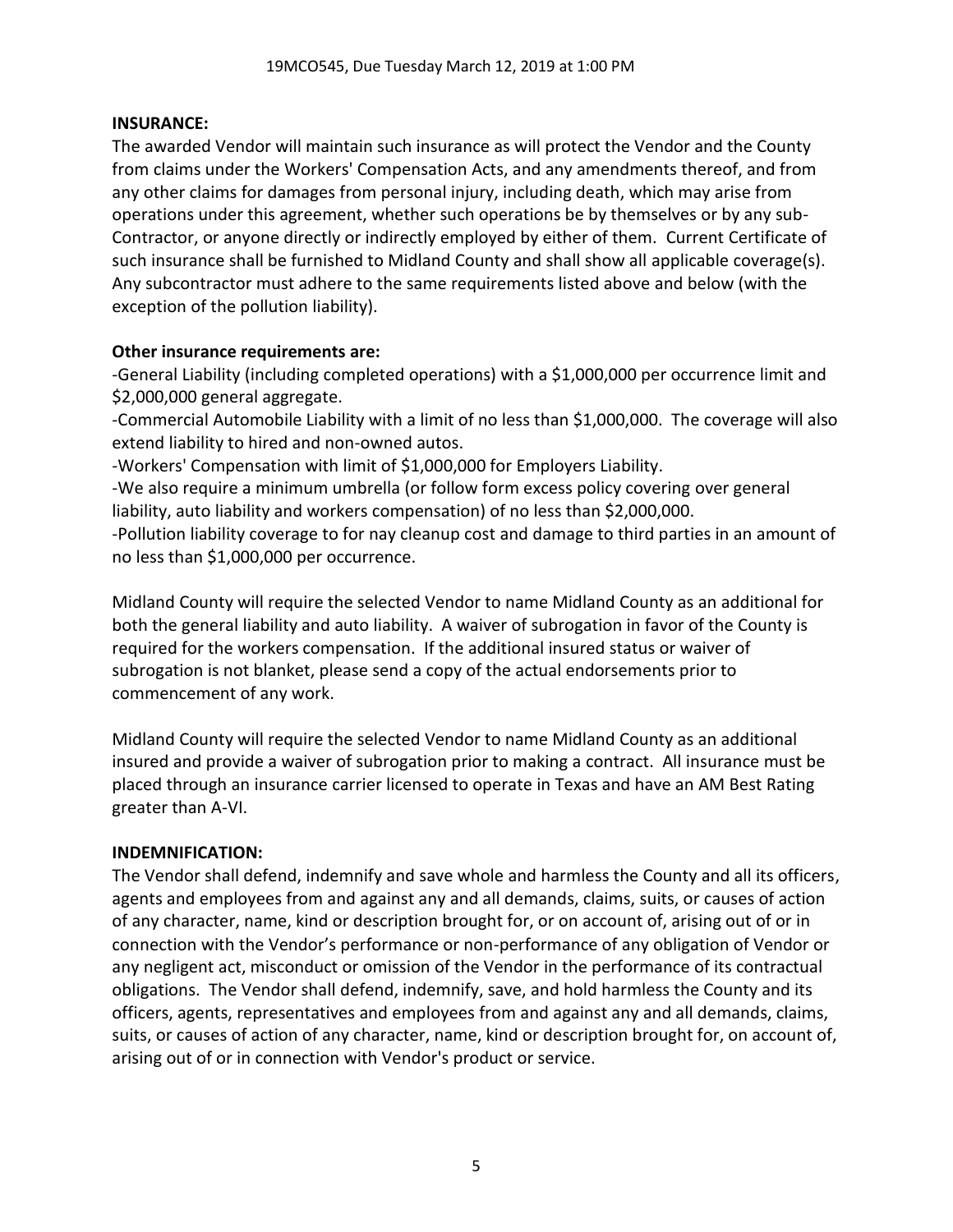## **STATUS OF INDEPENDENT CONTRACTOR:**

Vendor shall be considered an independent contractor, for all purposes. Vendor will not at any time, directly or indirectly, act as an agent, servant, representative or employee of the County. Vendor will not take any action which is intended to create any commitments, duties, liabilities or obligations on behalf of the County, without prior written consent of the County.

## **PARTIAL INVALIDITY:**

In the event any one or more of the provisions contained in this RFP or any contract resulting therefore, for any reason, be held to be invalid, illegal or unenforceable in any respect, such invalidity, illegality or unenforceability shall not affect any other provision of this RFP or any contract resulting therefore and this RFP or the contract resulting therefore shall be construed as if such invalid, illegal or unenforceable provision had never been contained herein.

## **CONTRACT TERMINATION:**

Non-performance of the Vendor/Contractor in terms of specifications or noncompliance with terms of this contract shall be basis for termination of the contract by the County. Termination in whole or in part, by the County may be made at its option and without prejudice to any other remedy to which it may be entitled at law or in equity, or elsewhere under this contract, by giving (60) sixty days written notice to the Contractor/Vendor with the understanding that all work being performed under this contract shall cease upon the date specified in such notice. The County shall not pay for work, equipment, services or supplies which are unsatisfactory. Contractor/Vendor may be given reasonable opportunity prior to termination to correct any deficiency. This, however, shall in no way be construed as negating the basis for termination for non-performance. The right to terminate the notice thereof is controlled by these proposal specifications and is not subject to being altered by contract.

## **LAW GOVERNING:**

The parties under contract shall be subject to all Federal laws and regulations, and all rules and regulations of the State of Texas. The laws of the State of Texas shall govern the interpretation and application of the contract; regardless of where any disagreement over its terms should arise or any case of action arise.

## **REMEDIES:**

The successful vendor and Midland County agree that both parties have all rights, duties, and remedies available as stated in the Uniform Commercial Code.

## **VENUE:**

It is hereby agreed that the contract will be made in Midland, Midland County, Texas, and any dispute arising as a result of it shall be governed by the laws of the State of Texas for the purpose of any law suit, and the parties agree that such lawsuit shall be brought in Midland County, Texas.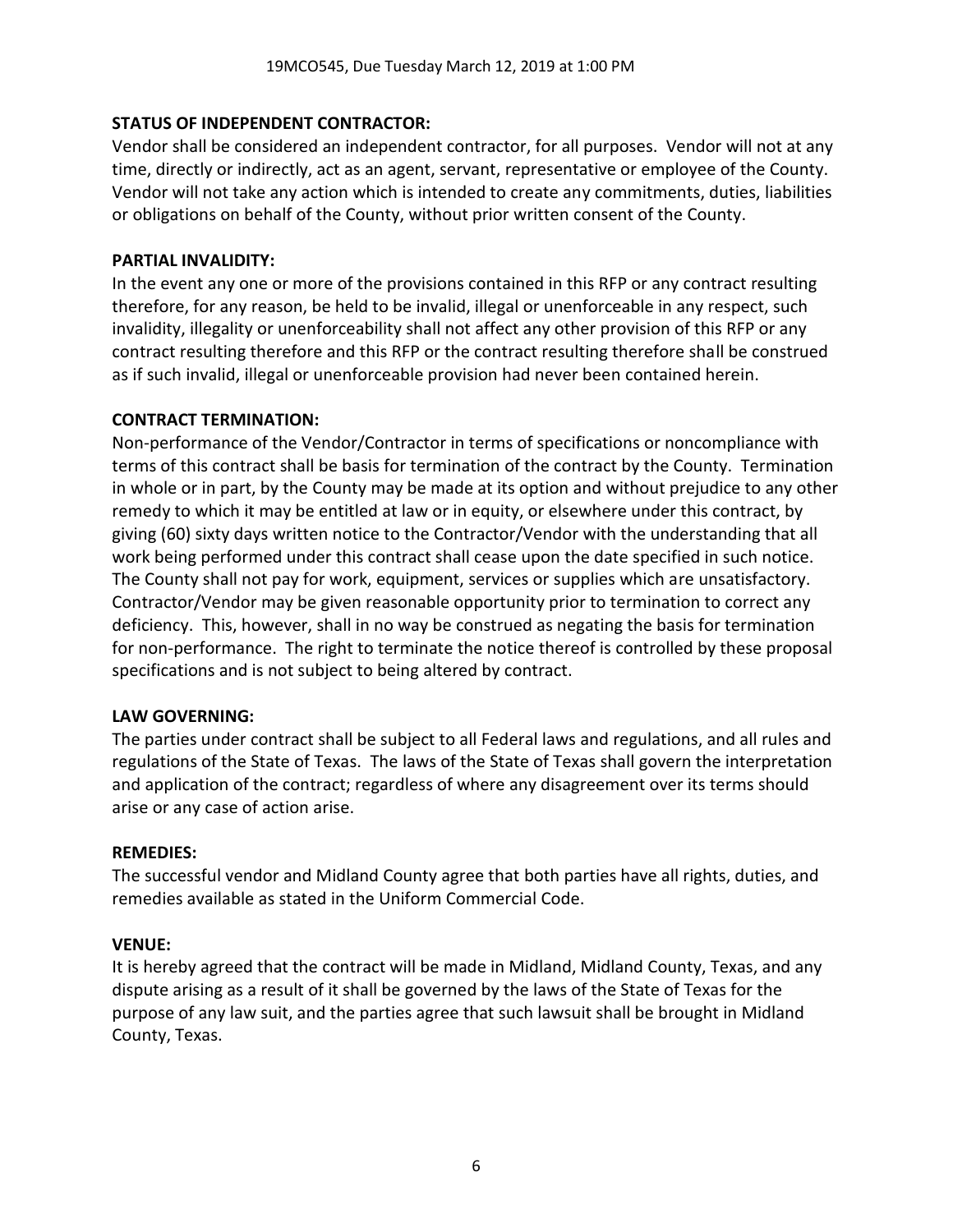## **FUNDING CONTINGENCY:**

Any contract awarded pursuant to this RFP shall be contingent on sufficient funding and authority being made available in each fiscal period by the appropriate officials of Midland County. If sufficient funding or authority is not made available, the contract shall become null and void.

## **ASSIGNMENT:**

The Contractor shall not sell, assign transfer or convey this contract in whole or in part, without the prior written consent of the County.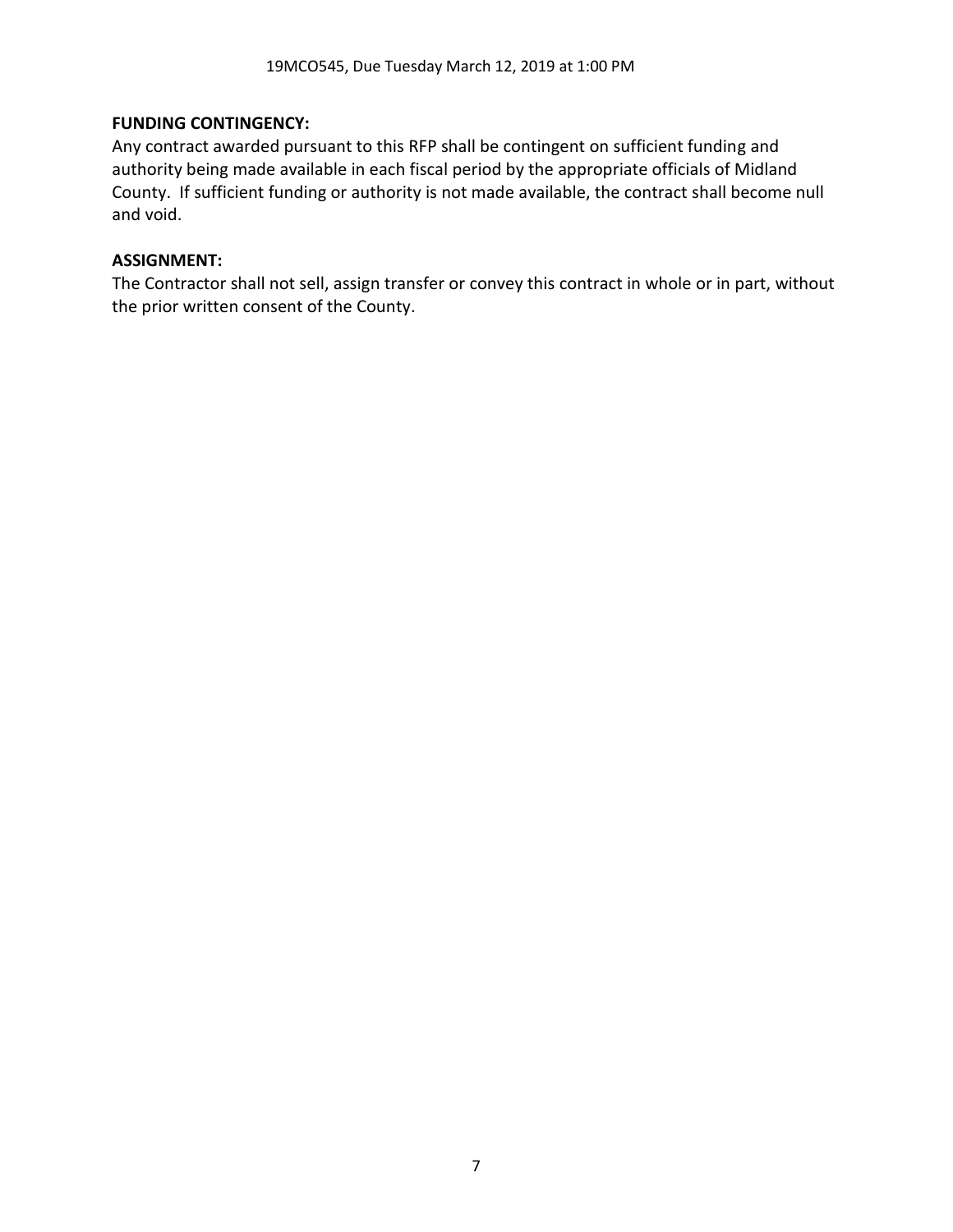## **REQUIRED FORM COMPANY AFFIDAVIT**

The affiant, The affiant, The affiant,  $\frac{1}{2}$  is tates with respect to this submission to County:

I (we) hereby certify that if the contract is awarded to our firm that no member or members of the governing body, elected official or officials, employee or employees of said County, or any person representing or purporting to represent the County, or any family member including spouse, parents, or children of said group, has received or has been promised, directly or indirectly, any financial benefit, by way of fee, commission, finder's fee or any other financial benefit on account of the act of awarding and/or executing a contract.

I hereby certify that I have full authority to bind the company and that I have personally reviewed the information contained in the RFP and this submission, and all attachments and appendices, and do hereby attest to the accuracy of all information contained in this submission, including all attachments and exhibits.

I acknowledge that any misrepresentation will result in immediate disqualification from any consideration in the submission process.

I further recognize that County reserves the right to make its award for any reason considered advantageous to the County. The company selected may be without respect to price or other factors.

| Type of business organization (corporation, LLC, partnership, proprietorship) |  |
|-------------------------------------------------------------------------------|--|

Notary Seal Below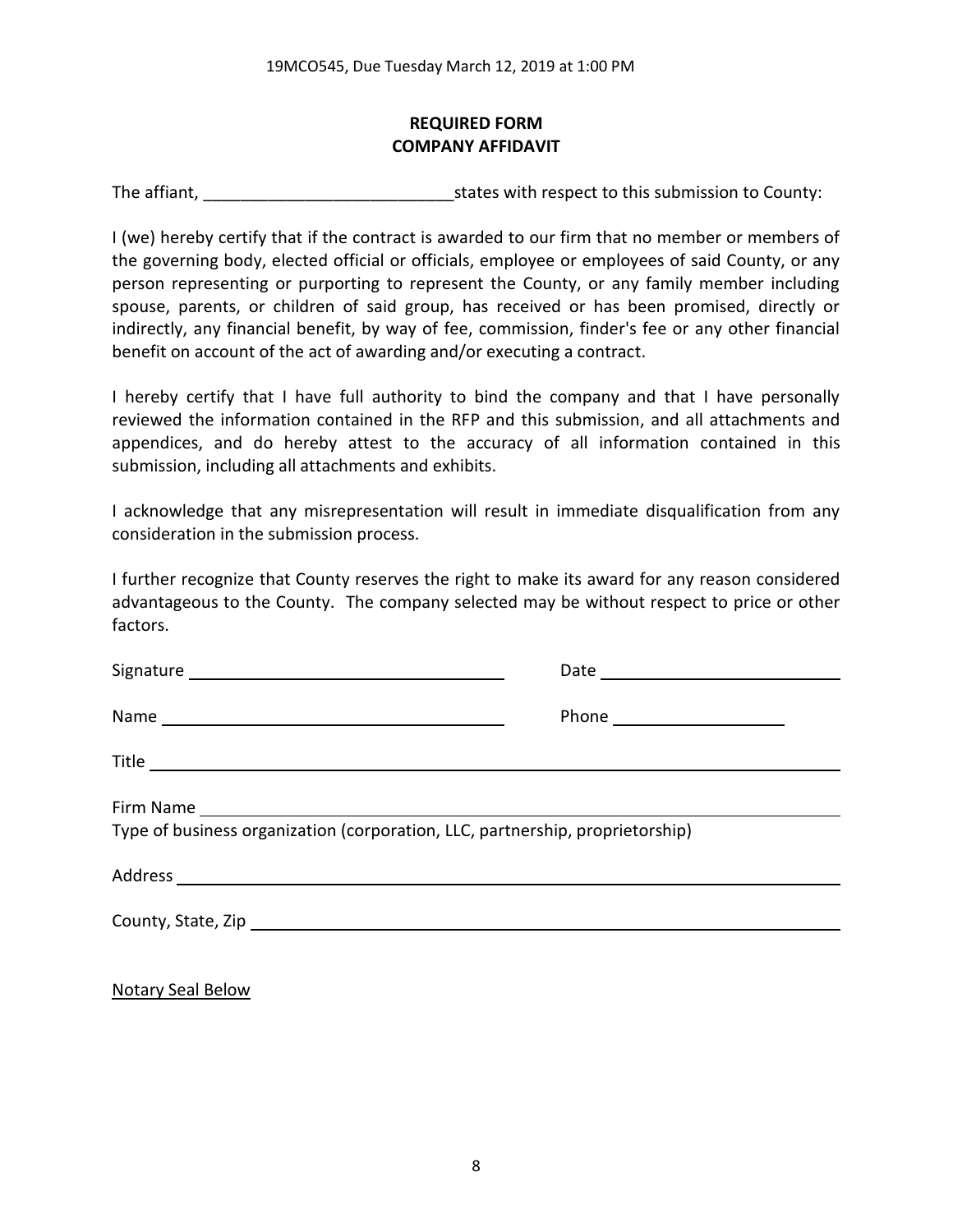## **SPECIFICATION**

#### **PURPOSE:**

Midland County is in need of a vendor who will recap: tack coat, pave, and stripe the parking lot at the Midland County Downtown Library.

## **SUBCONTRACTOR AND/OR SUPPLIER IDENTIFICATION:**

Should the Bidder subcontract any work, the Bidder shall indicate below the name of each subcontractor and/or supplier the bidder will use in the performance of the contract. The Bidder shall specify the work to be performed by the subcontractor or the materials to be provided by the supplier. Any changes in subcontractor and/or supplier listed below shall require prior approval by the Purchasing Office.

## **SPECIFICATIONS:**

Vendor will be responsible for providing all supplies, equipment and labor to re-pave this lot This project is to include removal of current pavement (to make level) and hauling away all debris. Vendor is responsible for all permitting and for meeting City of Midland codes regarding paving of parking lot. Vendor will also be responsible for re-striping the parking spaces.

## **MANDATORY COMPLETION TIME:**

Mandatory schedule to begin and complete paving is March 23-30, 2019.

## **REFERENCES:**

Please provide at least 2 references for commercial projects, preferably any local/state government clients that the vendor has provided a similar type of road work as requested in this RFP.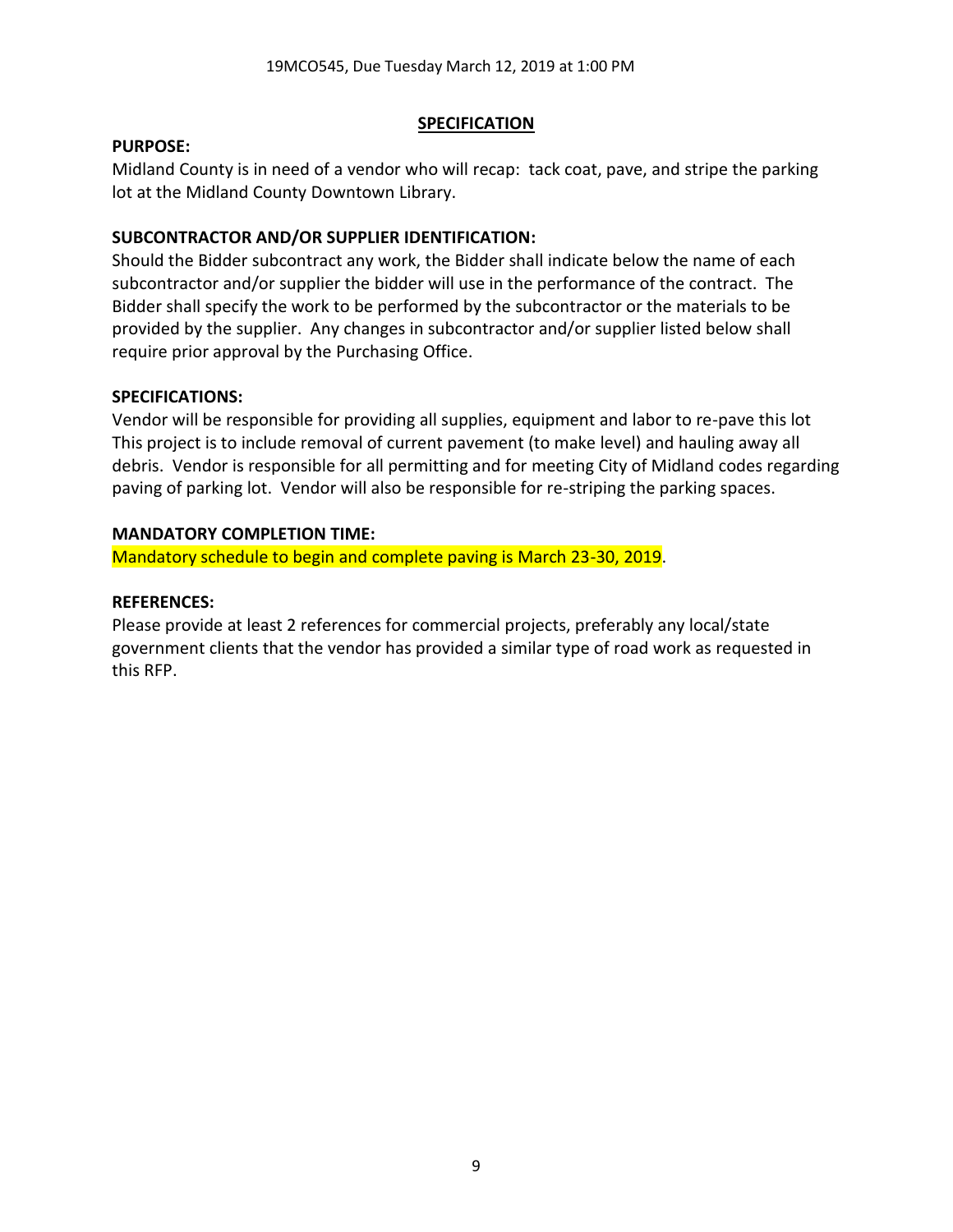# **EVALUATION PROCESS:**

The County will award to the bidder that submits a bid which represents the "best value" to the County. The best value shall not be based solely upon price but the bid which receives the highest cumulative score for each of the evaluation factors delineated herein.

# **CRITERIA:**

Introduction (Executive Summary): 1 page maximum

Tab 1 Previous Related Experience: (10 points, maximum)

- Indicate experience with publicly funded facilities of same approximate size and type as the anticipated project.
- Indicate safety record on previous projects.
- Indicate whether Vendor has had similar contracts terminated prior to completion or whether a bonding company surety has had to pay funds under a bond of the Vendor.

Tab 2 Identity and Location of Vendor: (5 points, maximum)

• Indicate the exact legal name of Vendor, its type of legal organization, its state of organization, its mailing address, the office/business location of the Vendor from which the Project will be managed; and, address Vendor's availability to the Project and the County and the response time.

Tab 3 Ability to meet Deadline: (25 points, maximum)

• Indicate whether Vendor can begin and complete the project the week of March 23-30, 2019.

Tab 4 References: (Include name, address, and phone number of contact): (10 points, maximum)

• Indicate (2 minimum) general references who can attest to the Vendor's ability, performance, and safety record.

Tab 5 Cost: (50 points, maximum)

• Indicate the Vendor's proposed price for the paving work as completed.